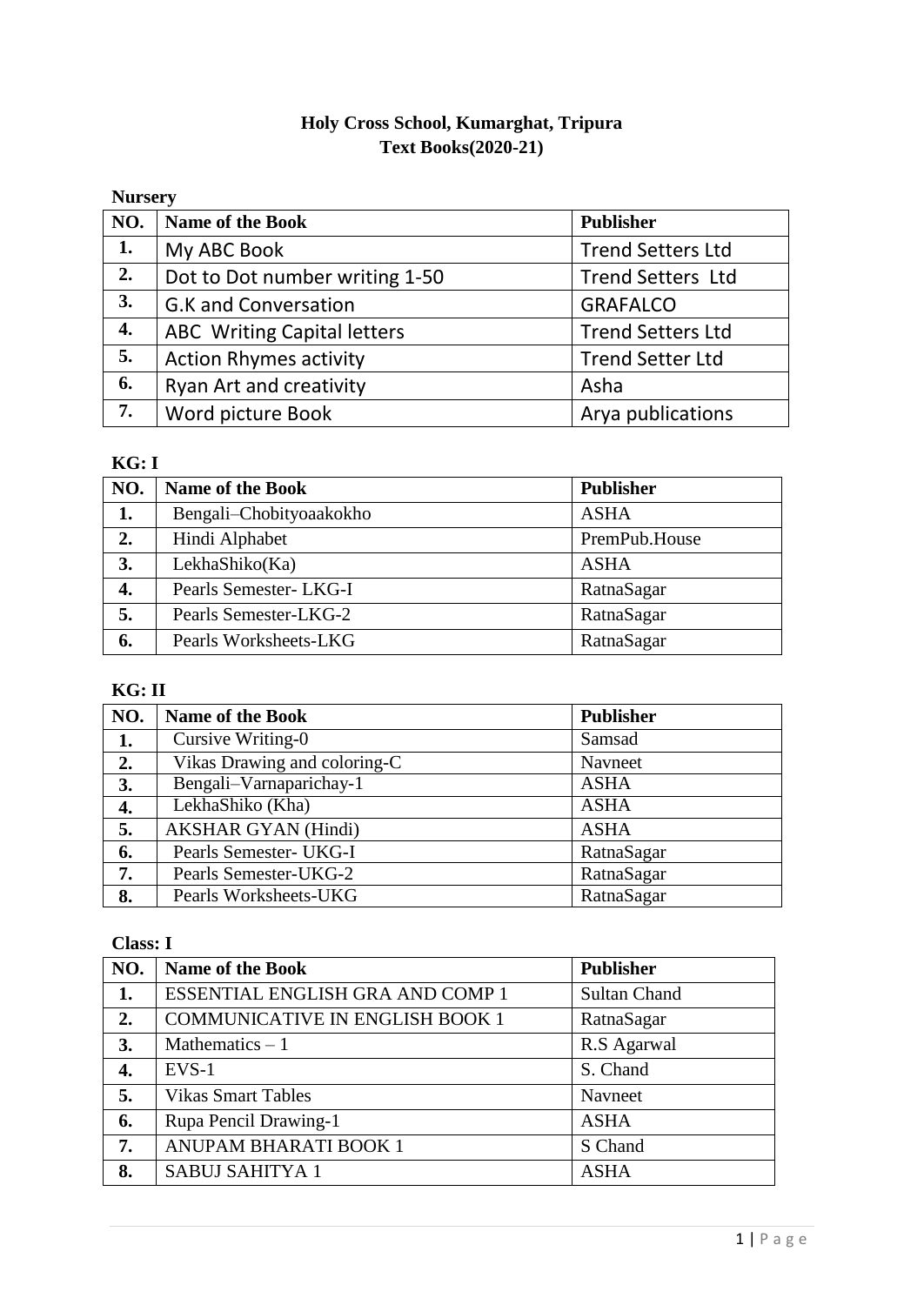|     | <b>Lessons for Living-1</b>    | Savio            |
|-----|--------------------------------|------------------|
| 10. | Hather Likha-1                 | ASHA             |
|     | 11.   Graded Cursive writing-1 | Samsad           |
|     | $\mid$ GK for all -1           | <b>SKY</b> books |

### **Class: II**

| NO. | <b>Name of the Book</b>                 | <b>Publisher</b>    |
|-----|-----------------------------------------|---------------------|
| 1.  | <b>ESSENTIAL ENGLISH GRA AND COMP 2</b> | <b>Sultan Chand</b> |
| 2.  | <b>COMMUNICATIVE IN ENGLISH BOOK 2</b>  | RatnaSagar          |
| 3.  | Mathematics $-2$                        | R.S Agarwal         |
| 4.  | $EVS-2$                                 | S. Chand            |
| 5.  | Rupa Pencil Drawing-2                   | <b>ASHA</b>         |
| 6.  | ANUPAM BHARATI BOOK 2                   | S Chand             |
| 7.  | <b>SABUJ SAHITYA 2</b>                  | <b>ASHA</b>         |
| 8.  | Lessons for Living -2                   | Savio               |
| 9.  | Hather Likha-2                          | <b>ASHA</b>         |
| 10. | Graded Cursive writing-2                | Samsad              |
|     | GK for all -2                           | <b>SKY</b> books    |

# **Class: III**

| NO. | <b>Name of the Book</b>                | <b>Publisher</b>    |
|-----|----------------------------------------|---------------------|
| 1.  | ESSENTIAL ENGLISH GRA AND COMP 3       | <b>Sultan Chand</b> |
| 2.  | <b>COMMUNICATIVE IN ENGLISH BOOK 3</b> | RatnaSagar          |
| 3.  | Mathematics $-3$                       | R.S Agarwal         |
| 4.  | <b>EVS</b>                             | S. Chand            |
| 5.  | Rupa Pencil Drawing-3                  | <b>ASHA</b>         |
| 6.  | ANUPAM BHARATI BOOK 3                  | S Chand             |
| 7.  | <b>SABUJ SAHITYA 3</b>                 | Debi Prakashani     |
| 8.  | Computer Magic 3                       | RatnaSagar          |
| 9.  | VyakaranSoupan 3                       | Apc                 |
| 10. | Lessons for Living                     | Savio               |
| 11. | Hather Likha-3                         | <b>ASHA</b>         |
| 12. | Graded Cursive writing-3               | Samsad              |
| 13. | GK for all -3                          | <b>SKY</b> books    |

### **Class: IV**

| NO. | Name of the Book                 | <b>Publisher</b>    |
|-----|----------------------------------|---------------------|
| 1.  | ESSENTIAL ENGLISH GRA AND COMP 4 | <b>Sultan Chand</b> |
| 2.  | COMMUNICATIVE IN ENGLISH BOOK 4  | RatnaSagar          |
| 3.  | Mathematics $-4$                 | R.S Agarwal         |
| 4.  | Living Science -4                | Ratna               |
| 5.  | <b>Adventuring Beyond-4</b>      | Intanica            |
| 6.  | ANUPAM BHARATI BOOK-4            | S Chand             |
| 7.  | SABUJ SAHITYA 4                  | Debi Prakashani     |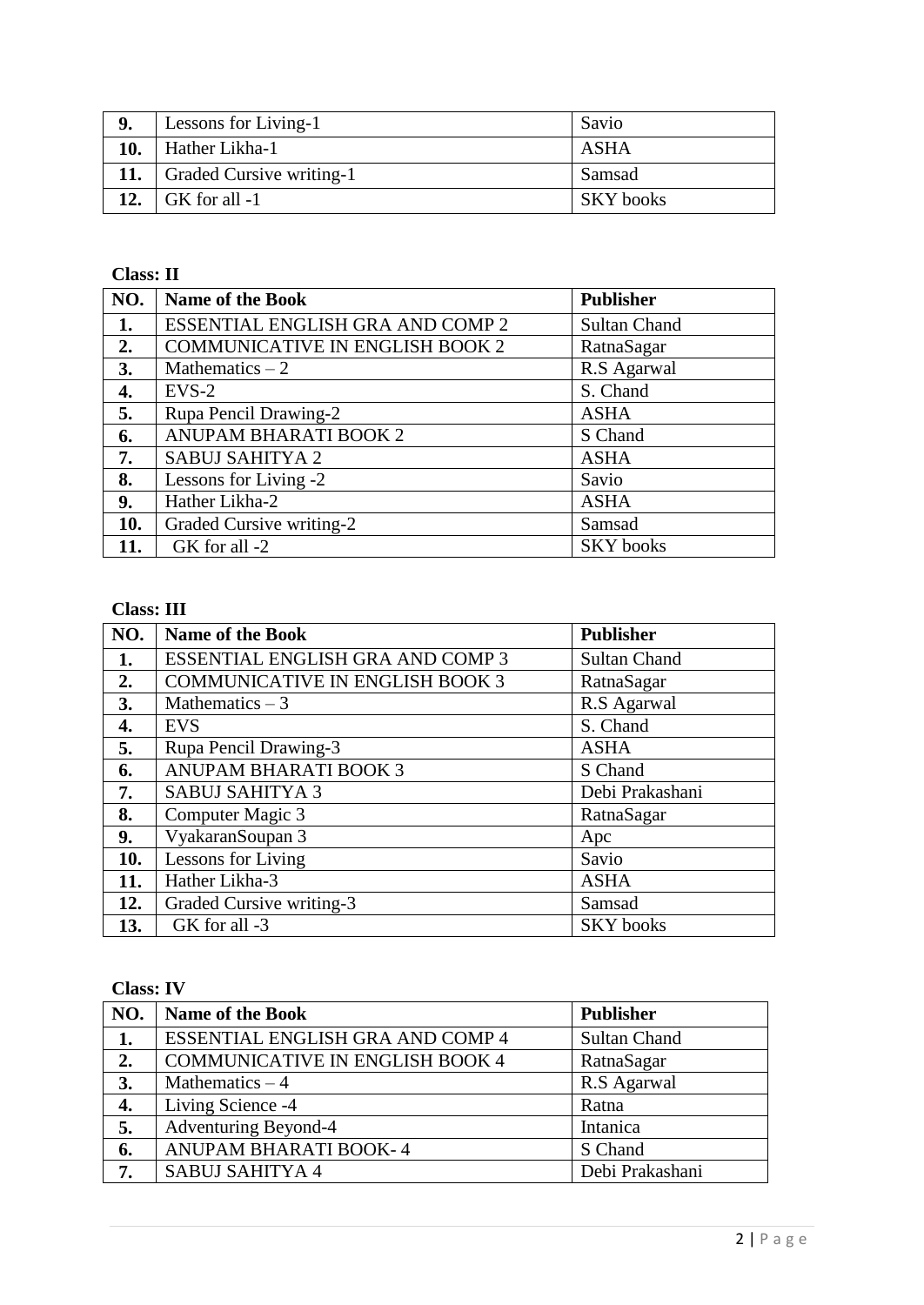| 8.  | Lessons for Living-4     | Savio            |
|-----|--------------------------|------------------|
| 9.  | Computer Magic 4         | RatnaSagar       |
| 10. | VyakaranSoupan 4         | Apc              |
| 11. | Hather Likha-4           | <b>ASHA</b>      |
| 12. | Graded Cursive writing-4 | Samsad           |
| 13. | GK for all -4            | <b>SKY</b> books |

#### **Class: V**

| NO. | <b>Name of the Book</b>                 | <b>Publisher</b>    |
|-----|-----------------------------------------|---------------------|
| 1.  | <b>ESSENTIAL ENGLISH GRA AND COMP 5</b> | <b>Sultan Chand</b> |
| 2.  | <b>COMMUNICATIVE IN ENGLISH BOOK 5</b>  | RatnaSagar          |
| 3.  | Mathematics $-5$                        | RS Aggarwal         |
| 4.  | Living Science -5                       | Ratna               |
| 5.  | <b>Adventuring Beyond-5</b>             | Intanica            |
| 6.  | <b>ANUPAM BHARATI BOOK 5</b>            | S Chand             |
| 7.  | <b>SABUJ SAHITYA 5</b>                  | Debi Prakashani     |
| 8.  | Lessons for Living-5                    | Savio               |
| 9.  | Computer Magic 5                        | RatnaSagar          |
| 10. | VyakaranSoupan 5                        | Apc                 |
| 11. | Hather Likha-5                          | <b>ASHA</b>         |
| 12. | Graded Cursive writing-5                | Samsad              |
| 13. | GK for all -5                           | <b>SKY</b> books    |

# **Class: VI**

| NO. | <b>Name of the Book</b>                | <b>Publisher</b>    |
|-----|----------------------------------------|---------------------|
| 1.  | ESSENTIAL ENGLISH GRA AND COMP 6       | <b>Sultan Chand</b> |
| 2.  | <b>COMMUNICATIVE IN ENGLISH BOOK 6</b> | RatnaSagar          |
| 3.  | Mathematics $-6$                       | RS Aggarwal         |
| 4.  | Living Science -6                      | Ratna               |
| 5.  | <b>Adventuring Beyond-6</b>            | Intanica            |
| 6.  | ANUPAM BHARATI BOOK 6                  | S Chand             |
| 7.  | SahityaKotha                           | Asha                |
| 8.  | BhashaPrasanga 6                       | Asha                |
| 9.  | Lessons for Living-6                   | Savio               |
| 10. | Computer Magic 6                       | RatnaSagar          |
| 11. | VyakaranSoupan 6                       | Apc                 |
| 12. | GK for all -6                          | <b>SKY</b> books    |
| 13. | <b>Environmental Education -6</b>      | Asha                |

### **Class: VII**

| NO. | <b>Name of the Book</b>                | <b>Publisher</b>    |
|-----|----------------------------------------|---------------------|
| ı.  | ESSENTIAL ENGLISH GRA AND COMP 7       | <b>Sultan Chand</b> |
| 2.  | <b>COMMUNICATIVE IN ENGLISH BOOK 7</b> | RatnaSagar          |
| 3.  | Mathematics $-7$                       | RS Aggarwal         |
| 4.  | Living Science -7                      | Ratna               |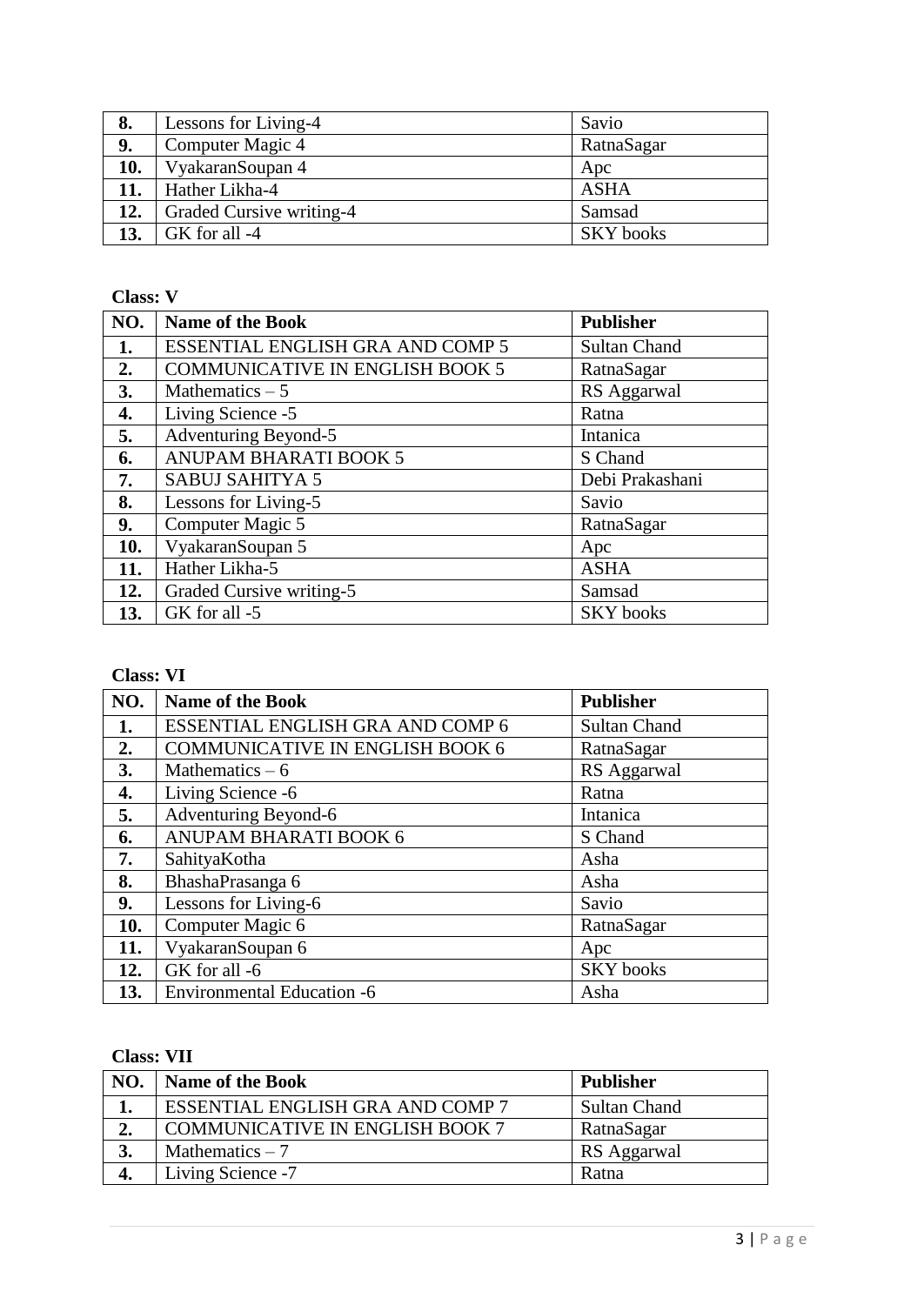| 5.  | <b>Adventuring Beyond-7</b>       | Intanica         |
|-----|-----------------------------------|------------------|
| 6.  | <b>ANUPAM BHARATI BOOK 7</b>      | S Chand          |
| 7.  | SahityaKotha                      | <b>ASHA</b>      |
| 8.  | BhashaPrasanga 7                  | Asha             |
| 9.  | Lessons for Living-7              | Savio            |
| 10. | Computer Magic 7                  | RatnaSagar       |
| 11. | VyakaranSoupan 7                  | Apc              |
| 12. | GK for all -7                     | <b>SKY</b> books |
| 13. | <b>Environmental Education -7</b> | Asha             |

#### **Class: VIII**

| NO. | <b>Name of the Book</b>                | <b>Publisher</b>    |
|-----|----------------------------------------|---------------------|
| 1.  | ESSENTIAL ENGLISH GRA AND COMP 8       | <b>Sultan Chand</b> |
| 2.  | <b>COMMUNICATIVE IN ENGLISH BOOK 8</b> | RatnaSagar          |
| 3.  | Mathematics $-8$                       | RS Aggarwal         |
| 4.  | Living Science -8                      | Ratna               |
| 5.  | <b>Adventuring Beyond-8</b>            | Intanica            |
| 6.  | AnupamBharti Book-8                    | S Chand             |
| 7.  | Sahitya Kotha-8                        | Asha                |
| 8.  | BhashaPrasanga 8                       | Asha                |
| 9.  | Lessons for Living-8                   | Savio               |
| 10. | Computer Magic 8                       | RatnaSagar          |
| 11. | VyakaranSoupan 8                       | Apc                 |
| 12. | GK for all -8                          | <b>SKY</b> books    |
| 13. | <b>Environmental Education 8</b>       | Asha                |

# **Class IX (Bengali Set)**

| NO. | <b>Name of the Book</b>             | <b>Publisher</b>     |
|-----|-------------------------------------|----------------------|
| 1.  | Beehive                             | <b>NCERT</b>         |
| 2.  | Moments                             | <b>NCERT</b>         |
| 3.  | Science 9                           | <b>NCERT</b>         |
| 4.  | Mathematics 9                       | <b>NCERT</b>         |
| 5.  | Contemporary India 1                | <b>NCERT</b>         |
| 6.  | India and the Contemporary World 1  | <b>NCERT</b>         |
| 7.  | Economics 9                         | <b>NCERT</b>         |
| 8.  | <b>Democratic Politics 9</b>        | <b>NCERT</b>         |
| 9.  | Lessons for Living 9                | Savio                |
| 10. | RS Aggarwal 9                       | <b>BharatiBhawan</b> |
| 11. | SahityaSanchayan                    | <b>WBSE</b>          |
| 12. | AamAatirBhepu                       | Ananda               |
| 13. | Prabheshika Bangla Vyakaran O Racha | Oriental             |
| 14. | <b>Laboratory Manual Science 9</b>  | RachnaSagar          |
| 15. | Laboratory Manuel Math 9            | RachnaSagar          |
| 16. | Map Practice Geography & History 9  | RatnaSagar           |
| 17. | S Chand Physics 9                   | S. Chand             |
| 18. | S Chand Chemistry 9                 | S. Chand             |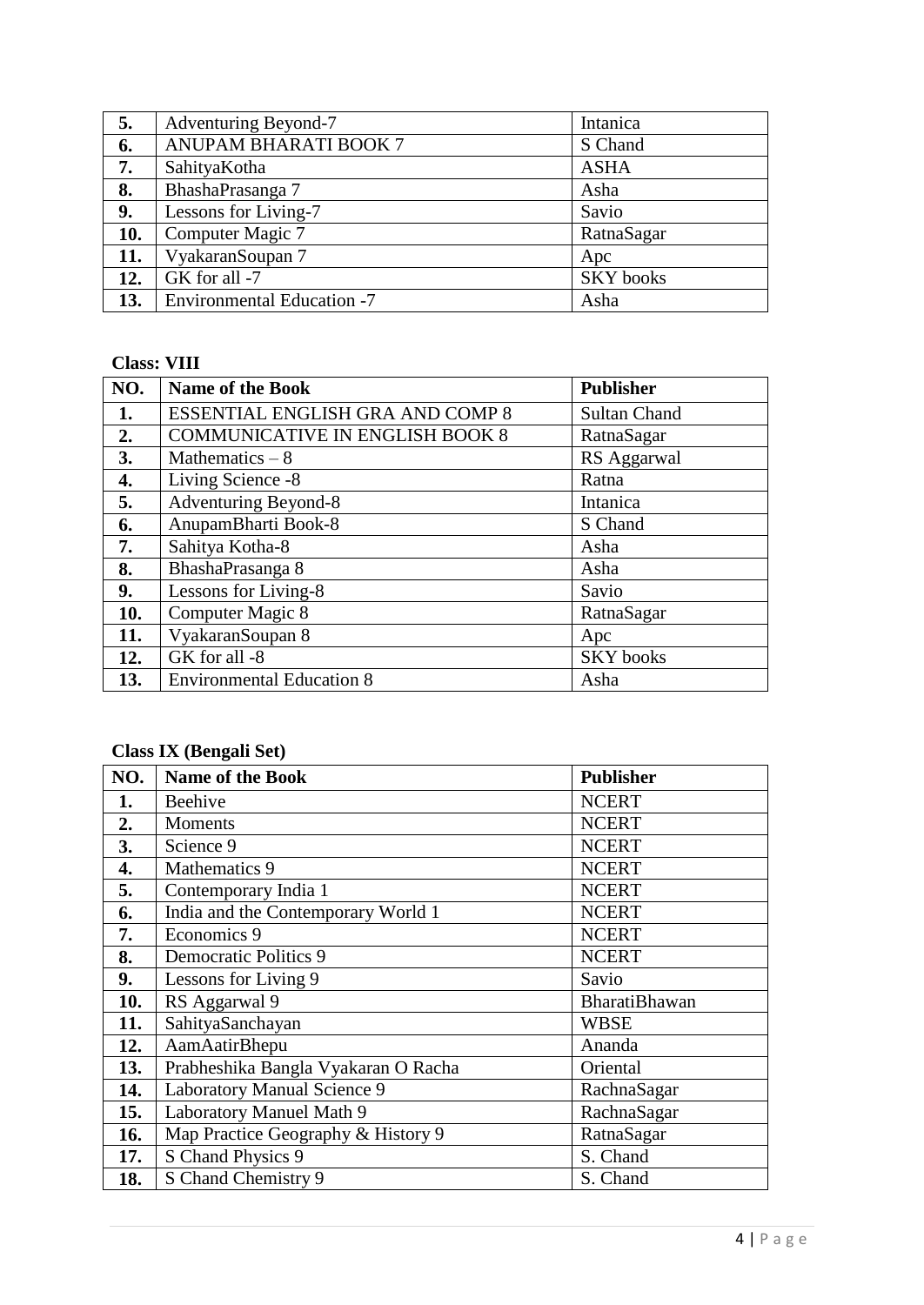| 19. | S Chand Biology 9       | . Chand      |
|-----|-------------------------|--------------|
| 20. | $\Box$ IT 9 (402)       | RatnaSagar   |
|     | Words $&$ Expressions I | <b>NCERT</b> |

# **Class IX (Hindi set)**

| NO. | <b>Name of the Book</b>             | <b>Publisher</b>     |
|-----|-------------------------------------|----------------------|
| 1.  | Beehive                             | <b>NCERT</b>         |
| 2.  | <b>Moments</b>                      | <b>NCERT</b>         |
| 3.  | Science 9                           | <b>NCERT</b>         |
| 4.  | Mathematics 9                       | <b>NCERT</b>         |
| 5.  | Contemporary India 1                | <b>NCERT</b>         |
| 6.  | India and the Contemporary World 1  | <b>NCERT</b>         |
| 7.  | Economics 9                         | <b>NCERT</b>         |
| 8.  | <b>Democratic Politics 9</b>        | <b>NCERT</b>         |
| 9.  | Lessons for Living 9                | Savio                |
| 10. | RS Aggarwal 9                       | <b>BharatiBhawan</b> |
| 11. | Sparsh And Sanjan part - I course B | <b>NCERT</b>         |
| 12. | VakaranaDharshika Grammar           | New Saraswati House  |
| 13. | Laboratory Manual Science 9         | RachnaSagar          |
| 14. | Laboratory Manuel Math 9            | RachnaSagar          |
| 15. | Map Practice Geography & History 9  | RatnaSagar           |
| 16. | S Chand Physics 9                   | S. Chand             |
| 17. | S Chand Chemistry 9                 | S. Chand             |
| 18. | S Chand Biology 9                   | S. Chand             |
| 19. | IT $9(402)$                         | RatnaSagar           |
| 20. | Words & Expressions I               | <b>NCERT</b>         |

# **Class-X (Hindi set)**

| NO. | <b>Name of the Book</b>              | <b>Publisher</b>     |
|-----|--------------------------------------|----------------------|
| 1.  | First Flight 10                      | <b>NCERT</b>         |
| 2.  | Foot Prints Without Feet 10          | <b>NCERT</b>         |
| 3.  | Science 10                           | <b>NCERT</b>         |
| 4.  | Mathematics 10                       | <b>NCERT</b>         |
| 5.  | Contemporary India 2                 | <b>NCERT</b>         |
| 6.  | India and the Contemporary World 2   | <b>NCERT</b>         |
| 7.  | Economics 10                         | <b>NCERT</b>         |
| 8.  | <b>Democratic Politics 10</b>        | <b>NCERT</b>         |
| 9.  | Lessons for Living 10                | Savio                |
| 10. | RS Aggarwal 10                       | <b>BharatiBhawan</b> |
| 11. | Sparsh And Sanjan part - II course B |                      |
| 12. | Laboratory Manual Science 10         | RachnaSagar          |
| 13. | Laboratory Manuel Math 10            | RachnaSagar          |
| 14. | Map Practice Geography & History 10  | RatnaSagar           |
| 15. | S Chand Physics 10                   | S. Chand             |
| 16. | S Chand Chemistry 10                 | S. Chand             |